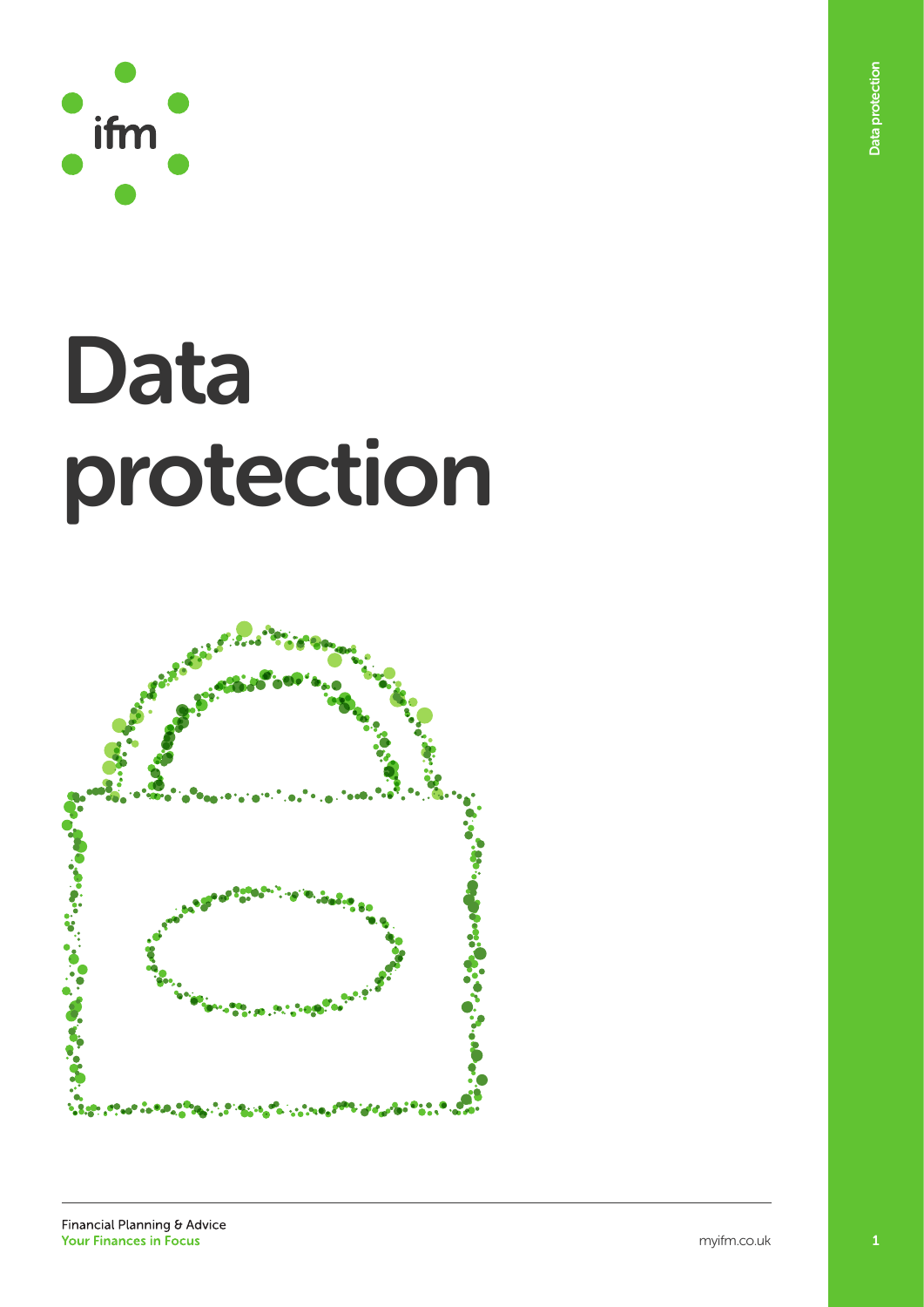Inspirational Financial Management Limited is part of the IFM Group of Companies. This privacy notice explains how we use any personal information we collect about you.

# What data we collect & what do we do with it

In order to provide financial, insurance or mortgage advisory services for you, we will need to obtain some of your personal information concerning your finances, circumstances, objectives and other relevant details. We will collect, store and process this information. We will use it in order to provide you with the services you have requested.

## Legal basis

We collect, control and process your personal information because this is necessary to provide you with information requested, answer any queries you may have and for the provision of our services to you. Contractual necessity is therefore the lawful basis for collecting, controlling and processing your personal details and those of your employees and service providers. Where we are advising on or arranging insurances, investment bonds, pensions or other insurance based products, we need to collect and potentially share special or sensitive personal data with providers.

### Sensitive personal data:

- Racial or ethnic origin
- Political opinions
- Religious or philosophical beliefs
- Trade union membership
- Genetic data
- Biometric data
- Data concerning health
- Data concerning sex life or sexual orientation

We would discuss with you the need for the provision of sensitive data before you provide this information.

### Sharing your data

In the course of our work with you we will share your personal data with product and service providers; we may also share you date with compliance monitoring & support organisations and regulatory bodies who are also 'Data Controllers' and registered with a supervisory authority in the EU unless otherwise indicated before we share any of your data

We also use external data processors that will hold information for the following purposes:

- Secure file sharing
- Data backup
- Dissemination of information
- Compliance monitoring
- Record keeping

Otherwise we will not share your personal information with other companies without your express authority except if our firm is sold or where we are required to do so by law. So, for example, if you require us to introduce you to another firm, we will pass your data to that firm for a specific purpose with your consent. We will do this once and you would need to consent again for us to repeat this.